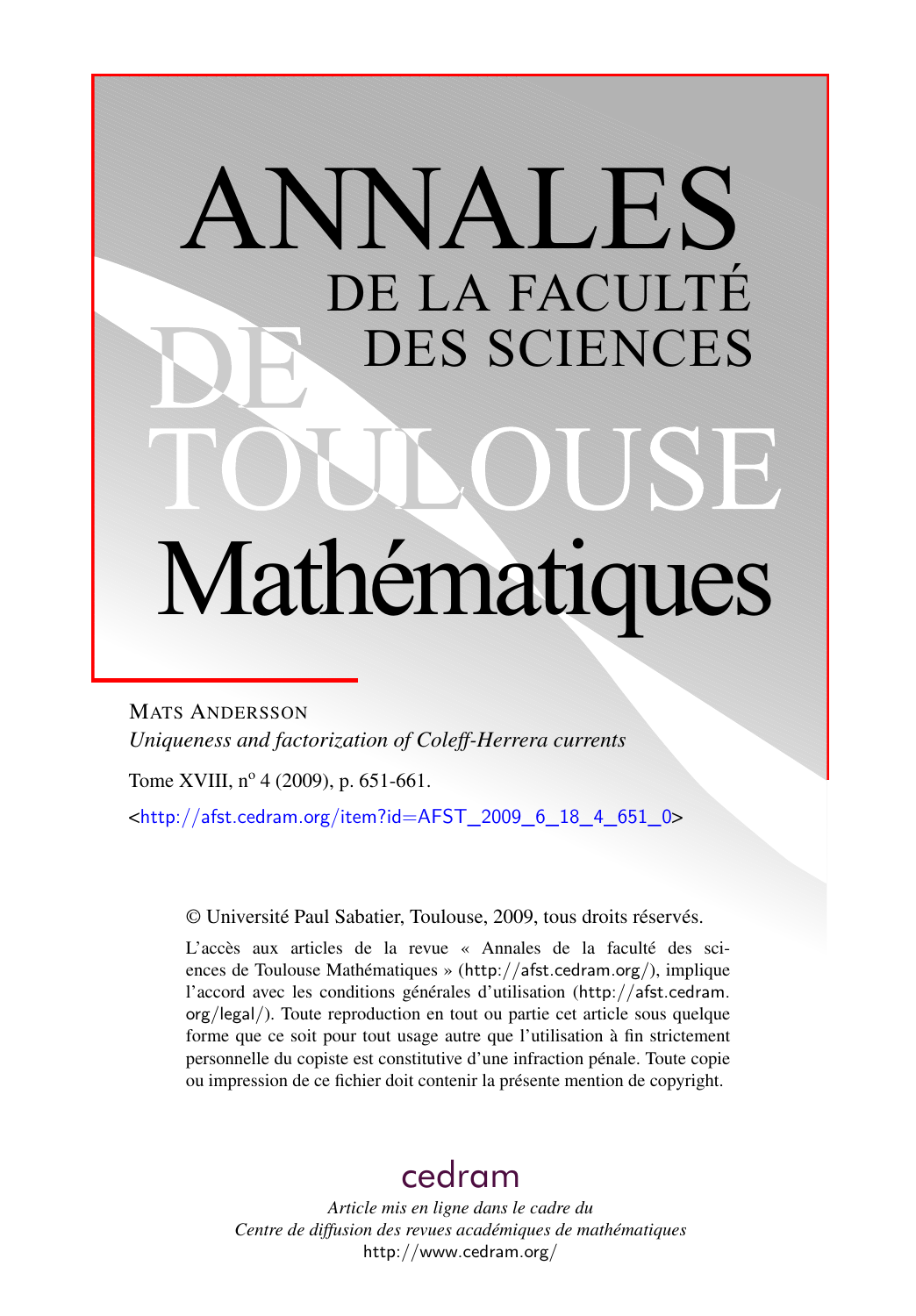$MATS$  ANDERSSON<sup>(1)</sup>

**RESUMÉ**. — Nous prouvons un résultat d'unicité pour les courants de Coleff-Herrera qui dit en particulier que si  $f = (f_1, \ldots, f_n)$  définit une intersection complète, alors le produit de Coleff-Herrera classique associé à  $f$  est le seul courant de Coleff-Herrera qui soit cohomologue à 1 pour l'opérateur  $\delta_f - \overline{\partial}$ , où  $\delta_f$  est le produit intérieur par f. De ce résultat d'unicité, nous déduisons que tout courant de Coleff-Herrera sur une variété  $Z$  est une somme finie de produits de courants résiduels supportés sur Z par des formes holomorphes.

**ABSTRACT.** — We prove a uniqueness result for Coleff-Herrera currents which in particular means that if  $f = (f_1, \ldots, f_m)$  defines a complete intersection, then the classical Coleff-Herrera product associated to  $f$  is the unique Coleff-Herrera current that is cohomologous to 1 with respect to the operator  $\delta_f - \overline{\partial}$ , where  $\delta_f$  is interior multiplication with f. From the uniqueness result we deduce that any Coleff-Herrera current on a variety Z is a finite sum of products of residue currents with support on Z and holomorphic forms.

#### **1. Introduction**

Let X be an *n*-dimensional complex manifold and let  $Z$  be an analytic variety of pure codimension p. The sheaf of Coleff-Herrera currents  $\mathcal{CH}_Z$  consists of all  $\overline{\partial}$ -closed (\*, p)-currents  $\mu$  with support on Z such that

The author was partially supported by the Swedish Natural Science Research Council

 $(*)$  Reçu le 25/09/07, accepté le 14/02/08

<sup>(1)</sup> Department of Mathematics, Chalmers University of Technology and the University of Göteborg, S-412 96 GÖTEBORG SWEDEN matsa@math.chalmers.se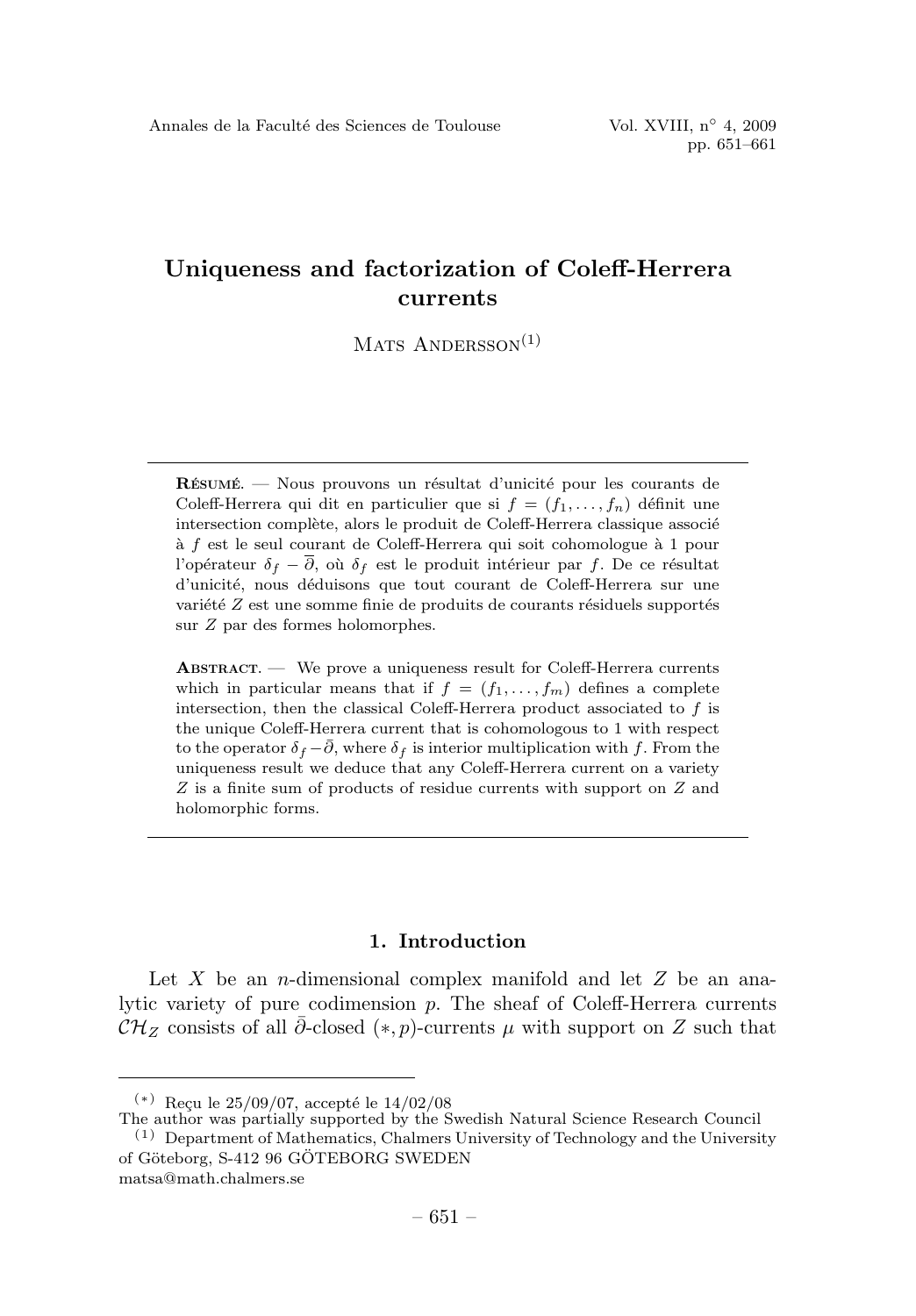$\bar{\psi}\mu = 0$  for each  $\psi$  vanishing on Z, and which in addition fulfill the so-called standard extension property, SEP, see below. Locally, any  $\mu \in \mathcal{CH}_Z$  can be realized as the result of an application of a meromorphic differential operator on the current of integration  $[Z]$  (combined with contractions with holomorphic vector fields), see, e.g., [4] and [5].

The model case of a Coleff-Herrera current is the Coleff-Herrera product associated to a complete intersection  $f = (f_1, \ldots, f_n)$ ,

$$
\mu^f = \left[\bar{\partial} \frac{1}{f_p} \wedge \ldots \wedge \bar{\partial} \frac{1}{f_1}\right],\tag{1.1}
$$

introduced by Coleff and Herrera in [6]. Equivalent definitions are given in [9] and [10]; see also [12]. It was proved in [7] and [9] that the annihilator of  $\mu^f$  is equal to the ideal  $\mathcal{J}(f)$  generated by f. Notice that formally (1.1) is just the pullback under f of the product  $\mu^w = \overline{\partial}(1/w_1) \wedge \ldots \wedge \overline{\partial}(1/w_p)$ . One can also express  $\mu^w$  as  $\bar{\partial}$  of the Bochner-Martinelli form

$$
B(w) = \sum_{j} (-1)^{j} \bar{w}_j d\bar{w}_1 \wedge \ldots \wedge d\bar{w}_{j-1} \wedge d\bar{w}_{j+1} \wedge \ldots \wedge d\bar{w}_p / |w|^{2p}.
$$

In [11],  $f^*B$  is defined as a principal value current, and it is proved that  $\mu_{BM}^f = \bar{\partial} f^*B$  is indeed equal to  $\mu^f$ . However the proof is quite involved. An alternative but still quite technical proof appeared in [1]. In this paper we prove a uniqueness result which states that any Coleff-Herrera current that is cohomologous to 1 with respect to the operator  $\delta_f - \overline{\partial}$  (see Section 3 for definitions) must be equal to  $\mu^f$ . In particular this implies that  $\mu^f = \mu_{BM}^f$ .

It is well-known that any Coleff-Herrera current can be written  $\alpha \wedge \mu^f$ , where  $\alpha$  is a holomorphic (\*,0)-form and  $\mu^f$  is a Coleff-Herrera product for a complete intersection  $f$ . However, unless  $Z$  is a complete intersection itself the support of  $\mu^f$  is larger than Z. Using the uniqueness result we can prove

THEOREM 1.1. — For any  $\mu \in \mathcal{CH}_Z$  (locally) there are residue currents  $R_I$  with support on Z and holomorphic  $(*, 0)$ -forms  $\alpha_I$  such that

$$
\mu = \sum_{|I|=p}^{\prime} R_I \wedge \alpha_I. \tag{1.2}
$$

Here  $R_I$  are currents of Bochner-Martinelli type from [11] associated with a not necessarily complete intersection. In particular, it follows that the Lelong current  $[Z]$  admits a factorization  $(1.2)$ .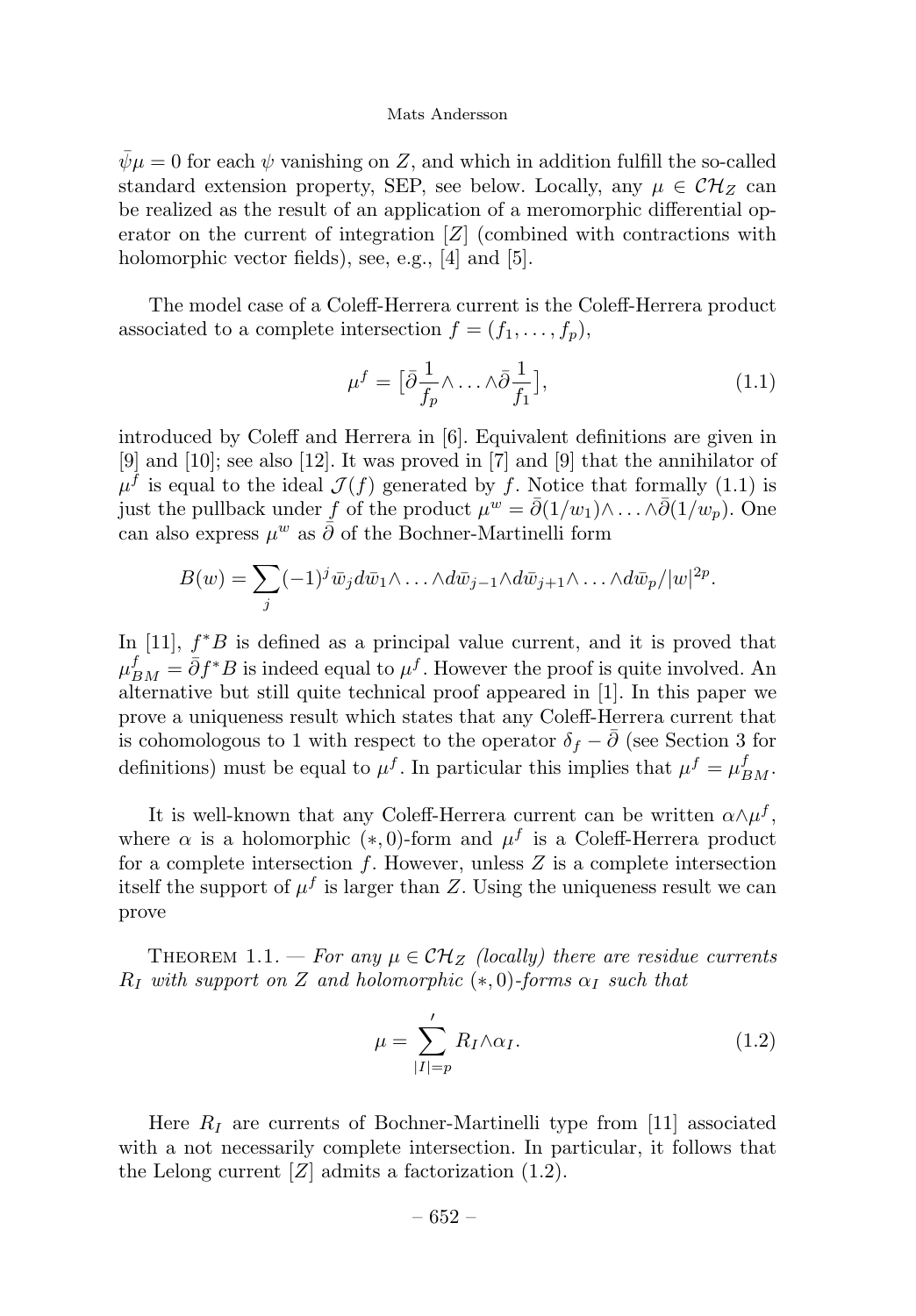The SEP goes back to Barlet, [3]. We will use the following definition: Given any holomorphic h that does not vanish identically on any irreducible component of Z, the function  $|h|^{2\lambda}\mu$ , a priori defined only for  $\text{Re }\lambda >> 0$ , has a current-valued analytic extension to Re  $\lambda > -\epsilon$ , and the value at  $\lambda = 0$  coincides with  $\mu$ . The reason for this choice is merely practical; for the equivalence to the classical definition, see Section 5. Now, if  $\mu \in \mathcal{CH}_{Z}$ has support on  $Z \cap \{h=0\}$ , then  $|h|^{2\lambda} \mu$  must vanish if Re  $\lambda$  is large enough, and by the uniqueness of analytic continuation thus  $\mu = 0$ . In particular,  $\mu = 0$  identically if  $\mu = 0$  on  $Z_{reg}$ .

By the uniqueness result we obtain simple proofs of the equivalence of various definitions of the SEP (Section 5) as well as the equivalence of various conditions for the vanishing of a Coleff-Herrera current (Section 6).

#### **2. The Coleff-Herrera product**

Let  $f_1, \ldots, f_p$  define a complete intersection in X, i.e., codim  $Z^f = p$ , where  $Z^f = \{f = 0\}$ . Notice that (1.1) is elementarily defined if each  $f_i$ is a power of a coordinate function. The general definition relies on the possibility to resolve singularities: By Hironaka's theorem we can locally find a resolution  $\pi: \tilde{U} \to U$  such that locally in  $\tilde{U}$ , each  $\pi^* f_j$  is a monomial times a non-vanishing factor. It turns out that locally  $\mu^f$  is a sum of terms

$$
\sum_{\ell} \pi_{*} \tau_{\ell} \tag{2.1}
$$

where each  $\tau_{\ell}$  is of the form

$$
\tau_{\ell} = \bar{\partial} \frac{1}{t_1^{a_1}} \wedge \ldots \wedge \bar{\partial} \frac{1}{t_p^{a_p}} \wedge \frac{\alpha}{t_{p+1}^{a_{p+1}} \cdots t_r^{a_r}},
$$

t is a suitable local coordinate system in  $\tilde{\mathcal{U}}$ , and  $\alpha$  is a smooth function with compact support. This representation turns out to be very useful; though not explicitly stated, it follows from the definition in [6] as well as from any other reasonable definition of  $\mu^f$  by taking limits in the resolution manifold; see, e.g., [2] for a further discussion.

It is well-known that  $\mu^f$  is in  $\mathcal{CH}_{Zf}$  but for further reference we sketch a proof. It follows immediately from the definition that  $\mu^f$  is a  $\bar{\partial}$ -closed  $(0, p)$ -current with support on  $Z<sup>f</sup>$ . Given any holomorphic function  $\psi$  we may choose the resolution so that also  $\pi^*\psi$  is a monomial. Notice that each  $|\pi^* \psi|^{2\lambda} \tau_\ell$  has an analytic continuation to  $\lambda = 0$  and that the value at 0 is equal to  $\tau_{\ell}$  if none of  $t_1,\ldots,t_p$  is a factor in  $\pi^*\psi$  and zero otherwise.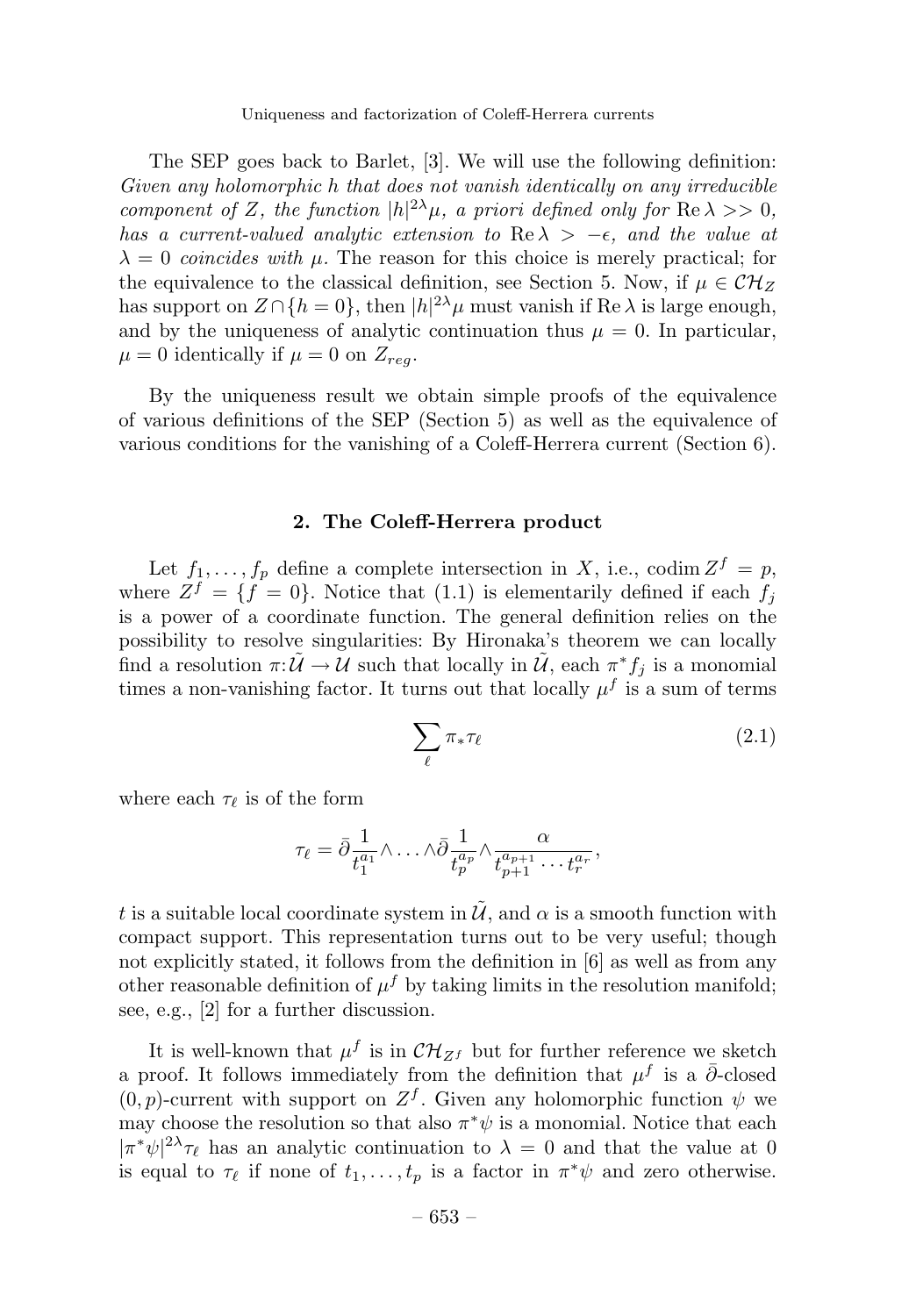According to this let us subdivide the set of  $\tau_{\ell}$  into two groups  $\tau'_{\ell}$  and  $\tau''_{\ell}$ . Notice that  $|\psi|^{2\lambda} \mu^f = \sum_{\ell} \pi_* (|\pi^* \psi|^{2\lambda} \tau_{\ell})$  admits an analytic continutation and that the value at  $\lambda = 0$  is  $\sum \pi_* \tau''_l$ . If  $\psi = 0$  on  $Z^f$ , then  $0 = |\psi|^2 \mu^f$ , and hence  $\mu^f = \sum_{\ell} \pi_{\ast} \tau'_{\ell}$ ; it now follows that  $\bar{\psi} \mu^f = d\bar{\psi} \wedge \mu^f = 0$ . If h is holomorphic and the zero set of h intersects  $Z^f$  properly, then  $T = \mu^f$  –  $|h|^{2\lambda}\mu^{f}|_{\lambda=0}$  is a current of the type (2.1) with support on  $Y = Z^{f} \cap \{h=0\}$ that has codimension  $p + 1$ . For the same reason as above,  $d\bar{\psi} \wedge T = 0$  for each holomorphic  $\psi$  that vanishes on Y and by a standard argument it now follows that  $T = 0$  for degree reasons. Thus  $\mu<sup>f</sup>$  has the SEP and so  $\mu^f \in \mathcal{CH}_{Z^f}$ . This proof is inspired by a forthcoming joint paper, [2], with Elizabeth Wulcan.

#### **3. The uniqueness result**

Let  $f = (f_1, \ldots, f_m)$  be a holomorphic tuple on some complex manifold X. It is practical to introduce a (trivial) vector bundle  $E \to X$  with global frame  $e_1, \ldots, e_m$  and consider  $f = \sum f_j e_j^*$  as a section of the dual bundle  $E^*$ , where  $e_j^*$  is the dual frame. Then f induces a mapping  $\delta_f$ , interior multiplication with f, on the exterior algebra  $\Lambda E$ . Let  $\mathcal{C}_{0,k}(\Lambda^{\ell}E)$  be the sheaf of  $(0, k)$ -currents with values in  $\Lambda^{\ell} E$ , considered as as sections of the bundle  $\Lambda(E \oplus T^*(X));$  thus a section of  $\mathcal{C}_{0,k}(\Lambda^{\ell}E)$  is given by an expression  $v =$  $\sum'_{|I|=\ell} f_I \wedge e_I$  where  $f_I$  are  $(0, k)$ -currents and  $d\bar{z}_j \wedge e_k = -e_k \wedge d\bar{z}_j$  etc. Notice that both  $\bar{\partial}$  and  $\delta_f$  act as anti-derivations on these spaces, i.e.,  $\bar{\partial}(f \wedge g) =$  $\bar{\partial}f \wedge g + (-1)^{\deg f} f \wedge \bar{\partial}g$ , if at least one of f and g is smooth, and similarly for  $\delta_f$ . It is straight forward to check that  $\delta_f \overline{\partial} = -\overline{\partial} \delta_f$ . Therefore, if  $\mathcal{L}^k =$  $\bigoplus_j \mathcal{C}_{0,j+k}(\Lambda^j E)$  and  $\nabla_f = \delta_f - \bar{\partial}$ , then  $\nabla_f : \mathcal{L}^k \to \mathcal{L}^{k+1}$ , and  $\nabla_f^2 = 0$ . For example,  $v \in \mathcal{L}^{-1}$  is of the form  $v = v_1 + \cdots + v_m$ , where  $v_k$  is a  $(0, k - 1)$ current with values in  $\Lambda^k E$ . Also for a general current the subscript will denote degree in  $\Lambda E$ .

*Example 3.1 (The Coleff-Herrera product).* — Let  $f = (f_1, \ldots, f_m)$  be a complete intersection in X. The current

$$
V = \left[\frac{1}{f_1}\right]e_1 + \left[\frac{1}{f_2}\bar{\partial}\frac{1}{f_1}\right] \wedge e_1 \wedge e_2 + \left[\frac{1}{f_3}\bar{\partial}\frac{1}{f_2} \wedge \bar{\partial}\frac{1}{f_1}\right] \wedge e_1 \wedge e_2 \wedge e_3 + \cdots
$$
\n(3.1)

is in  $\mathcal{L}^{-1}$  and solves  $\nabla_f V = 1 - \mu^f \wedge e$ , where  $\mu^f$  is the Coleff-Herrera product and  $e = e_1 \wedge \ldots \wedge e_m$ . For definition of the coefficients of V and the computational rules used here, see [9]; one can obtain a simple proof of these rules by arguing as in Section 2, see [2].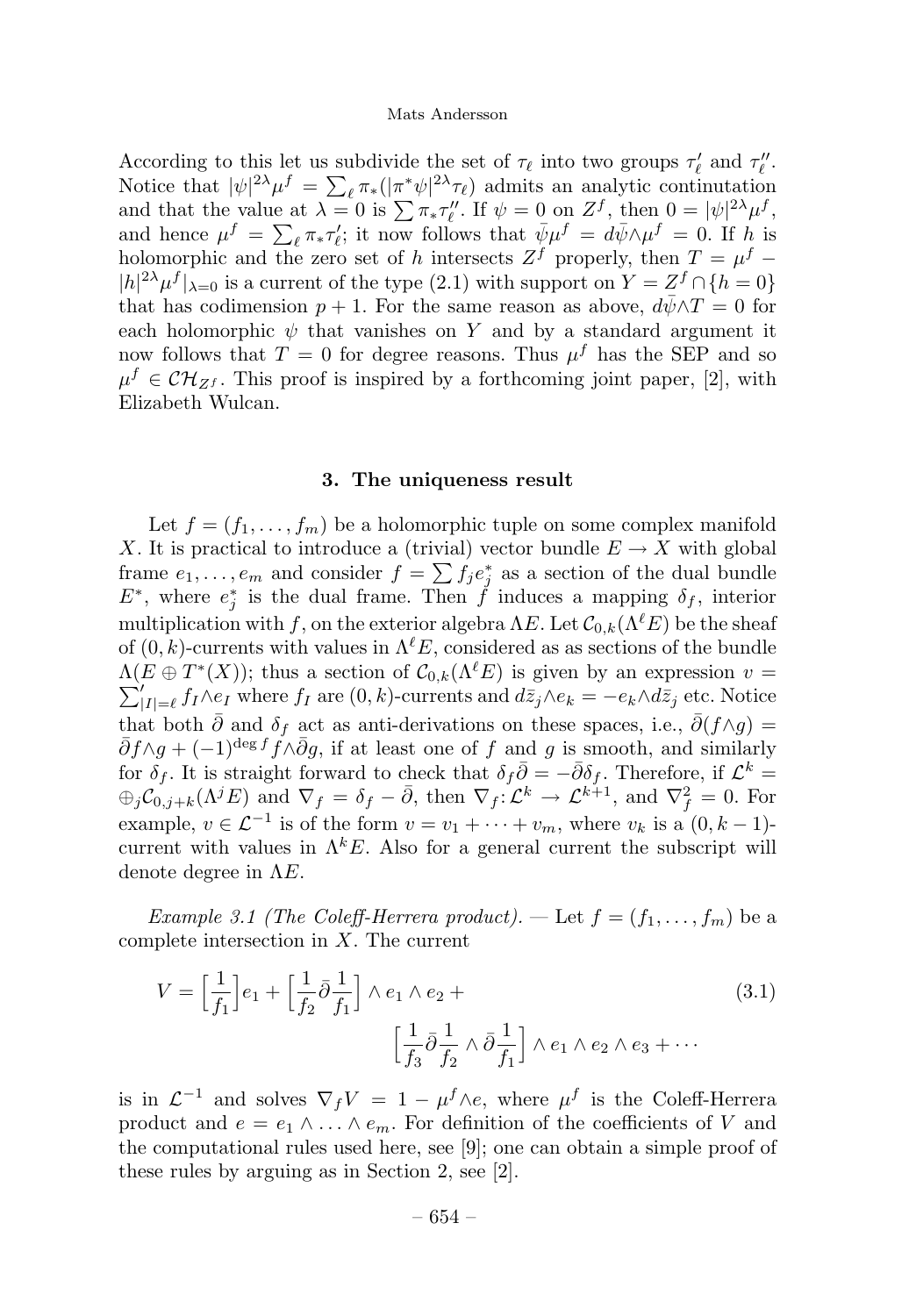Example 3.2 (Residues of Bochner-Martinelli type). — Introduce a Hermitian metric on E and let  $\sigma$  be the section of E over  $X \setminus Z^f$  with minimal pointwise norm such that  $\delta_f \sigma = f \cdot \sigma = 1$ . Then  $\bar{\partial} \sigma$  has even total degree (it is in  $\mathcal{L}^0$ ) and we let  $({\bar \partial}\sigma)^2 = {\bar \partial}\sigma \wedge {\bar \partial}\sigma$ , etc. Now

$$
u = \sigma + \sigma \wedge \bar{\partial}\sigma + \sigma \wedge (\bar{\partial}\sigma)^2 + \sigma \wedge (\bar{\partial}\sigma)^3 \cdots
$$
 (3.2)

is smooth outside  $Z^f$  and  $\nabla_f u = 1$  there; in fact, since  $\delta_f(\bar{\partial}\sigma) = -\bar{\partial}\delta_f\sigma =$  $-\overline{\partial}1 = 0$  we have that  $\delta_f(\sigma \wedge (\overline{\partial}\sigma)^k) = (\overline{\partial}\sigma)^k = \overline{\partial}(\sigma \wedge (\overline{\partial}\sigma)^{k-1}),$  so  $\nabla_f u =$  $(\delta_f - \bar{\partial})u$  becomes a telescoping sum. (A more elegant way is to notice that (3.2) is equal to  $\sigma/\nabla_f \sigma$ ; then  $\nabla_f u = 1$  follows by Leibniz' rule since  $\nabla_f^2 = 0$ , cf. [1]).

It turns out, see [1], that  $u$  has a natural current extension  $U$  across  $Z<sup>f</sup>$ . For instance it can be defined as the value at  $\lambda = 0$  of the analytic continuation of  $|f|^{2\lambda}u$  from Re  $\lambda >> 0$  (the existence of the analytic continuation is of course nontrivial and requires a resolution of singularities). If  $p = \text{codim } Z^f$ , then  $\nabla_f U = 1 - R^f$ , where

$$
R^f = R_p^f + \dots + R_m^f,
$$

 $R^f$  is the value at  $\lambda = 0$  of  $\bar{\partial}|f|^{2\lambda}\wedge u$  and  $R^f_k = \sigma \wedge (\bar{\partial}\sigma)^{k-1}|_{\lambda=0}$ . Moreover, these currents have representations like  $(2.1)$  so if  $\xi \in \mathcal{O}(\Lambda^{m-p}E)$  and  $\xi \wedge R_p^f$ is  $\bar{\partial}$ -closed, then it is in  $\mathcal{CH}^f_Z$  by the arguments given in Section 2. Notice that

$$
R_k^f = \sum_{|I|=k}^{\prime} R_I^f \wedge e_{I_1} \wedge \ldots \wedge e_{I_k}.
$$
 (3.3)

If we choose the trivial metric, the coefficients  $R_I^f$  are precisely the currents introduced in [11]. In particular, if f is a complete intersection, i.e.  $m = p$ , then, see [1],  $R_{1,\dots,p}^f = \mu_{BM}^f \wedge e$ .

THEOREM 3.3 (Uniqueness for Coleff-Herrera currents).  $-$  Assume that  $Z^f$  has pure codimension p. If  $\tau \in \mathcal{CH}_{Z^f}$  and there is a solution  $V \in \mathcal{L}^{p-m-1}$ to  $\nabla_f V = \tau \wedge e$ , then  $\tau = 0$ .

Remark 3.4. – If  $Z^f$  does not have pure codimension, the theorem still holds (with the same proof) with  $\mathcal{CH}_{Z^f}$  replaced by  $\mathcal{CH}_{Z'}$ , where  $Z'$  is the irreducible components of  $Z<sup>f</sup>$  of maximal dimension.

In viewof Examples 3.1 and 3.2 we get

COROLLARY 3.5. — Assume that f is a complete intersection. If  $\mu \in$  $\mathcal{CH}_{Zf}$  and there is a current  $U \in \mathcal{L}^{-1}$  such that  $\nabla_f U = 1 - \mu \wedge e$ , then  $\mu$  is equal to the Coleff-Herrera product  $\mu^f$ . In particular,  $\mu^f_{BM} = \mu^f$ .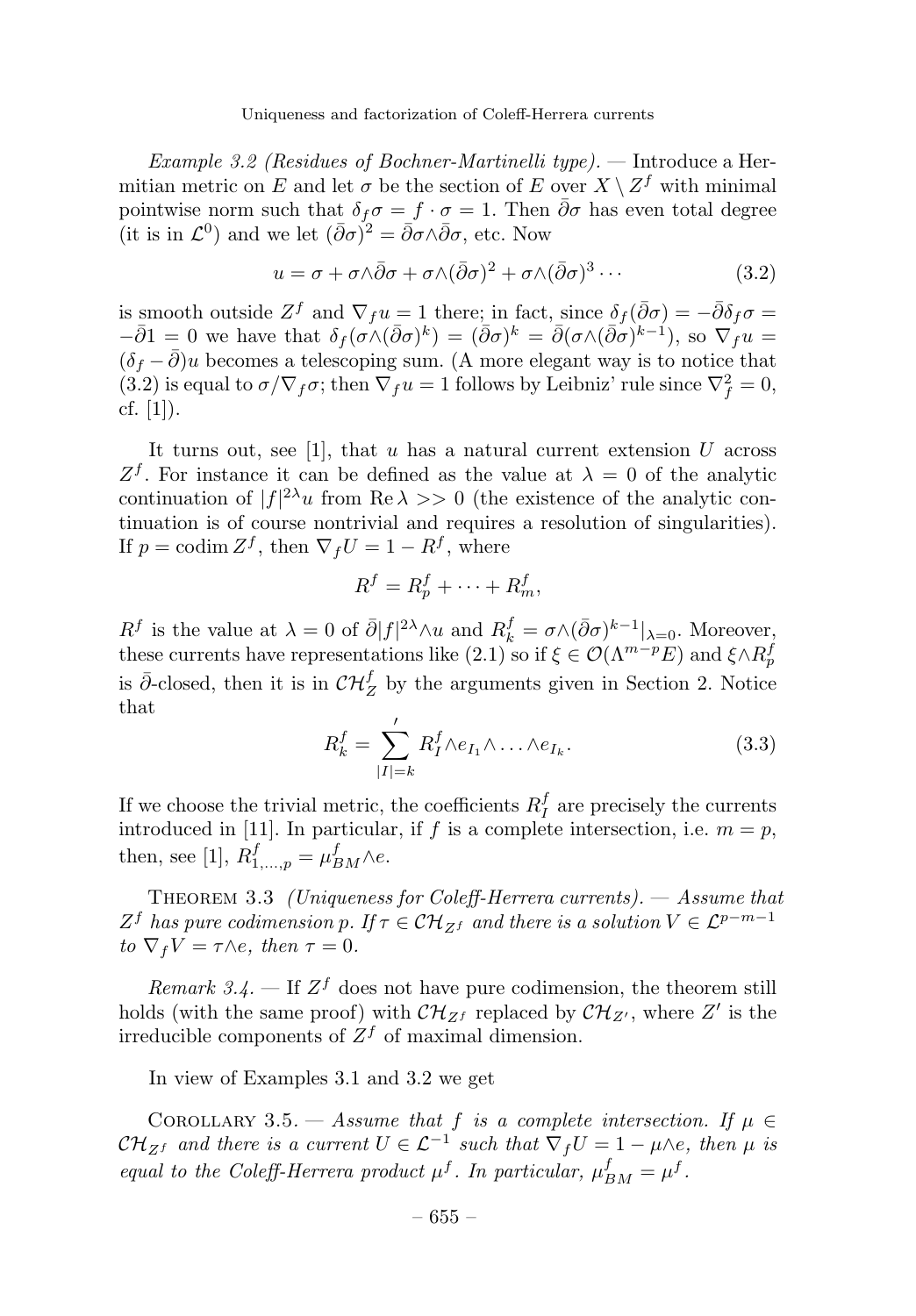The proof of Theorem 3.3 relies on the following lemma, which is probably known. However, for the reader's convenience we include a proof.

LEMMA 3.6. — If  $\mu$  is in  $\mathcal{CH}_Z$  and for each neighborhood  $\omega$  of Z there is a current V with support in  $\omega$  such that  $\overline{\partial}V=\mu$ , then  $\mu=0$ .

*Proof.* – Locally on  $Z_{req}$  we can choose coordinates  $(z, w)$  such that  $Z = \{w = 0\}$ . We claim that there is a natural number M such that

$$
\mu = \sum_{|\alpha| \le M - p} a_{\alpha}(z) \bar{\partial} \frac{1}{w_1^{\alpha_1 + 1}} \wedge \ldots \wedge \bar{\partial} \frac{1}{w_p^{\alpha_p + 1}},
$$
(3.4)

where  $a_{\alpha}$  are the push-forwards of  $\mu \wedge w^{\alpha} dw/(2\pi i)^{p}$  under the projection  $(z, w) \mapsto z$ . In fact, since  $\bar{w}_i \mu = 0$  and  $\bar{\partial} \mu = 0$  it follows that  $d\bar{w}_i \wedge \mu = 0$ ,  $j = 1, \ldots, p$ , and hence  $\mu = \mu_0 d\bar{w}_1 \wedge \ldots \wedge d\bar{w}_p$ . Therefore it is enough to check (3.4) for test forms of the form  $\xi(z, w)dw \wedge d\overline{z} \wedge dz$ . Since  $\overline{w}_i \mu = 0$  we have by a Taylor expansion in  $w$  (the sum is finite since  $\mu$  has finite order) that

$$
\int_{z,w} \mu \wedge \xi dw \wedge d\bar{z} \wedge dz = \sum_{\alpha} \int_{z,w} \mu \wedge \frac{\partial^{\alpha} \xi}{\partial w^{\alpha}}(z,0) \frac{w^{\alpha}}{\alpha!} dw \wedge d\bar{z} \wedge dz
$$

$$
= \sum_{\alpha} \int_{z} a_{\alpha}(z) \frac{\partial^{\alpha} \xi}{\partial w^{\alpha}}(z,0) dw \wedge d\bar{z} \wedge dz (2\pi i)^{p}
$$

$$
= \sum_{\alpha} \int_{z} a_{\alpha}(z) \int_{w} \bar{\partial} \frac{1}{w^{\alpha+1}} \wedge \xi(z,w) dw \wedge d\bar{z} \wedge dz.
$$

Since  $\mu$  is ∂-closed it follows that  $a_{\alpha}$  are holomorphic. Notice that

$$
\bar{\partial} \frac{1}{w_p^{\beta_p}} \wedge \ldots \wedge \bar{\partial} \frac{1}{w_1^{\beta_1}} \wedge dw_1^{\beta_1} \wedge \ldots \wedge dw_p^{\beta_p} / (2\pi i)^p = \beta_1 \cdots \beta_p[w=0],
$$

where  $[w = 0]$  denote the current of integration over  $Z_{reg}$  (locally). Now assume that  $\partial \gamma = \mu$  and  $\gamma$  has support close to Z. We have, for  $|\beta| = M$ , that

$$
\bar{\partial}(\gamma \wedge dw^{\beta}) = (2\pi i)^{p} a_{\beta-1}(z)\beta_1 \cdots \beta_p[w=0].
$$

If v is the component of  $\gamma \wedge dw^{\beta}$  of bidegree  $(p, p - 1)$  in w, thus

$$
d_w \nu = \bar{\partial}_w \nu = (2\pi i)^p a_{\beta-1} \beta_1 \cdots \beta_p [w = 0].
$$

Integrating with respect to w we get that  $a_{\beta-1}(z) = 0$ . By finite induction we can conclude that  $\mu = 0$  locally on  $Z_{reg}$ . Thus  $\mu$  vanishes on  $Z_{reg}$  and by the SEP it follows that  $\mu = 0$ .  $\overline{\phantom{a}}$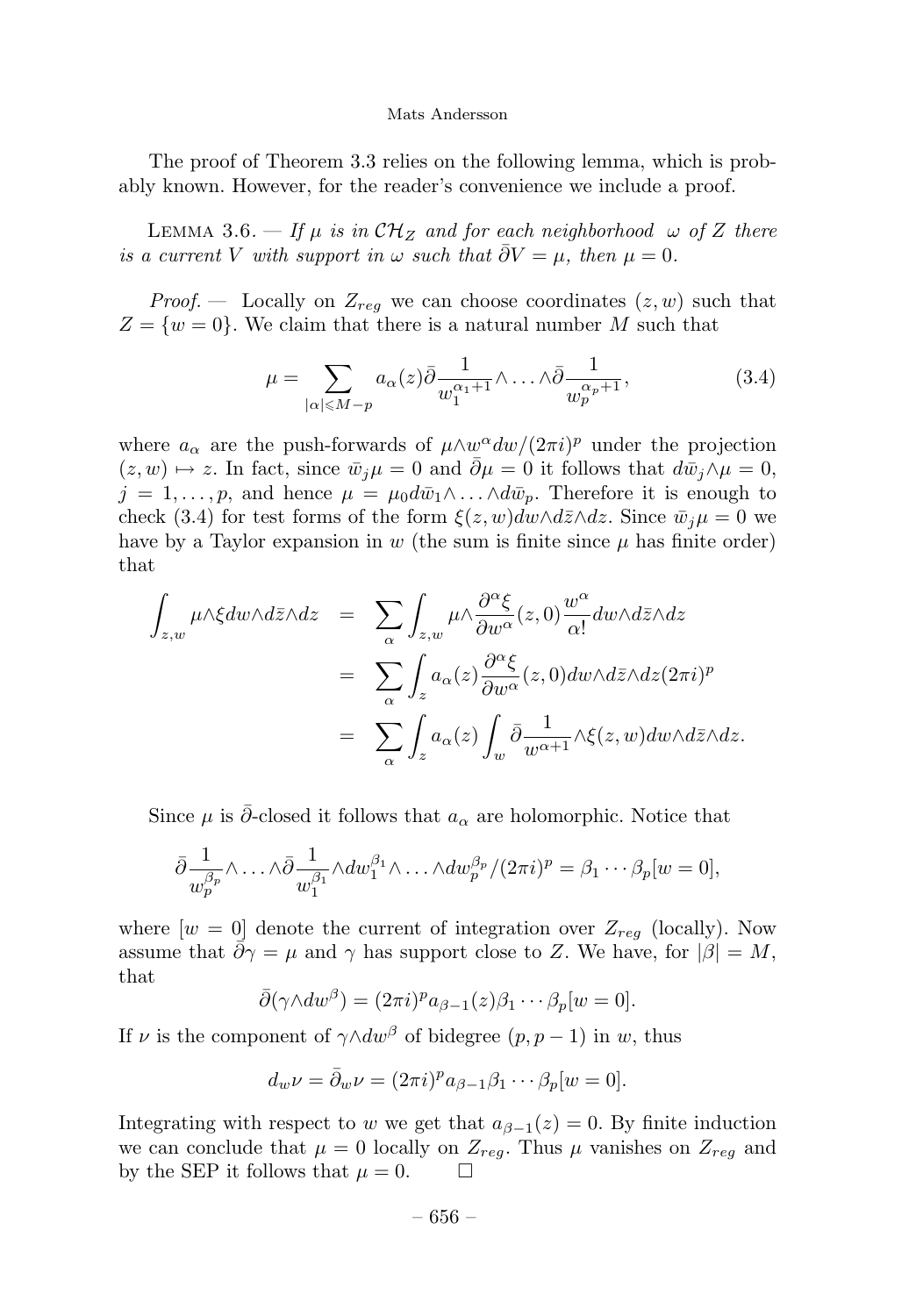*Proof.* — [Proof of Theorem 3.3] Let  $\omega$  be any neighborhood of Z and take a cutoff function  $\chi$  that is 1 in a neighborhood of Z and with support in  $\omega$ . Let u be any smooth solution to  $\nabla_f u = 1$  in  $X \setminus Z^f$ , cf. Example 3.2. Then  $g = \chi - \bar{\partial} \chi \wedge u$  is a smooth form in  $\mathcal{L}^0(\omega)$  and  $\nabla_f g = 0$ . Moreover, the scalar term  $g_0$  is 1 in a neighborhood of  $Z^f$ . Therefore,

$$
\nabla_f[g \wedge V] = g \wedge \tau \wedge e = g_0 \tau \wedge e = \tau \wedge e,
$$

and hence the current coefficient W of the top degree component of  $q \wedge V$ is a solution to  $\partial W = \tau$  with support in  $\omega$ . In view of Lemma 3.6 we have that  $\tau = 0$ .  $\Box$ 

#### **4. The factorization**

The double sheaf complex  $C_{0,k}(\Lambda^{l}E)$  is exact in the k direction except at  $k = 0$ , where we have the cohomology  $\mathcal{O}(\Lambda^{\ell}E)$ . By a standard argument there are natural isomorphisms

$$
\operatorname{Ker} \delta_f \mathcal{O}(\Lambda^{\ell} E) / \delta_f \mathcal{O}(\Lambda^{\ell+1}) \simeq \operatorname{Ker} \nabla_f \mathcal{L}^{-\ell} / \nabla_f \mathcal{L}^{-\ell-1}.
$$
 (4.1)

When  $\ell = 0$  the left hand side is  $\mathcal{O}/\mathcal{J}(f)$ , where  $\mathcal{J}(f)$  is the ideal sheaf generated by f. We have the following factorization result.

THEOREM 4.1. — Assume that  $Z^f$  has pure codimension p and let  $\mu \in$  $\mathcal{CH}_{Z^f}$  be  $(0, p)$  and such that  $\mathcal{J}(f)\mu = 0$ . Then there is locally  $\xi \in \mathcal{O}(\Lambda^{m-p}E)$ such that

$$
\mu \wedge e = R_p^f \wedge \xi. \tag{4.2}
$$

*Proof.* — Since  $\nabla_f(\mu \wedge e) = 0$ , by (4.1) there is  $\xi \in \mathcal{O}(\Lambda^{m-p}E)$  such that  $\nabla_f V = \xi - \mu \wedge e$ . On the other hand, if U is the current from Example 3.2, then  $\nabla_f(U\wedge \xi) = \xi - R^f \wedge \xi = \xi - R^f_p \wedge \xi$ . Now (4.2) follows from Theorem 3.3.  $\Box$ 

*Proof.*  $\left(-\right)$  [Proof of Theorem 1.1] With no loss of generality we may assume that  $\mu$  has bidegree  $(0, p)$ . Let  $g = (g_1, \ldots, g_m)$  be a tuple such that  $Z^g = Z$ . If  $f_j = g_j^M$  and M is large enough, then  $\mathcal{J}(f) \mu = 0$  and hence by Theorem 4.1 there is a form

$$
\xi = \sum_{|J|=m-p}^{\prime} \xi_J \wedge e_J
$$

such that (4.2) holds. Then, cf. (3.3), (1.2) holds if  $\alpha_I = \pm \xi_{I_c}$ , where  $I_c$  $\{1,\ldots,m\} \setminus I.$  $\Box$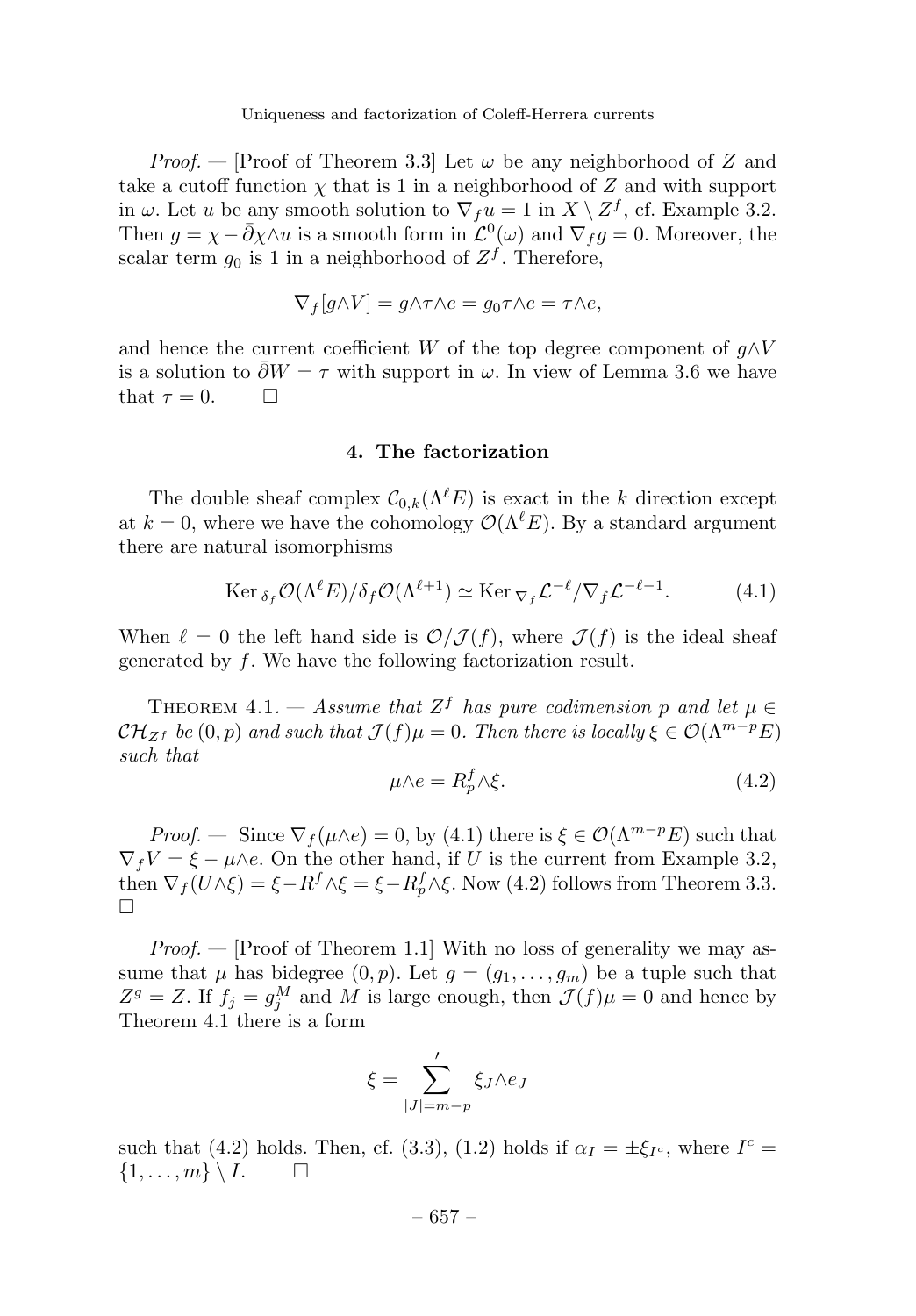Example 4.2. — Let [Z] be any variety of pure codimension and choose f such that  $Z = Z^f$ . It is not hard to prove that (each term of) the Lelong current [Z] is in  $\mathcal{CH}_Z$ , and hence there is a holomorphic form  $\xi$  such that  $R_p^f \wedge \xi = [Z] \wedge e$ . (In fact, one can notice that the proof of Lemma 3.6 works for  $\mu = \mathbb{Z}$  just as well, and then one can obtain fakto for  $\mathbb{Z}$  in the same way as for  $\mu \in \mathcal{CH}_Z$ . A posteriori it follows that indeed [Z] is in  $\mathcal{CH}_Z$ . There are natural ways to regularize the current  $R_p^f$ , see, e.g. [12], and thus we get natural regularizations of  $[Z]$ .

Next we recall the duality principle,  $[7]$ ,  $[8]$ : If f is a complete intersection, then

$$
\operatorname{ann}\mu^f = \mathcal{J}(f). \tag{4.3}
$$

In fact, if  $\phi \in \text{ann }\mu$ , then  $\nabla_f U \phi = \phi - \phi \mu \wedge e = \phi$  and hence  $\phi \in \mathcal{J}(f)$ by (4.1). Conversely, if  $\phi \in \mathcal{J}(f)$ , then there is a holomorphic  $\psi$  such that  $\phi = \delta_f \psi = \nabla_f \psi$  and hence  $\phi \mu = \nabla_f \psi \wedge \mu = \nabla (\psi \wedge \mu) = 0.$ 

Notice that  $\mathcal{H}om_{\mathcal{O}}(\mathcal{O}/\mathcal{J}(f),\mathcal{CH}_{Zf}(\Lambda^p E))$  is the sheaf of currents  $\mu \wedge e$ with  $\mu \in \mathcal{CH}_{Zf}$  that are annihilated by  $\mathcal{J}(f)$ . From (4.3) and Theorem 4.1 we now get

THEOREM 4.3.  $-$  If f is a complete intersection, then the sheaf mapping

$$
\mathcal{O}/\mathcal{J}(f) \to \mathcal{H}om_{\mathcal{O}}(\mathcal{O}/\mathcal{J}(f), \mathcal{CH}_Z(\Lambda^p E)), \quad \phi \mapsto \phi \mu^f \wedge e, \tag{4.4}
$$

is an isomorphism.

#### **5. The standard extension property**

Given the other conditions in the definition of  $\mathcal{CH}_Z$  the SEP is automatically fulfilled on  $Z_{rea}$ ; this is easily seen, e.g. as in the proof of Lemma 3.6 (notice that the SEP is a local property), so the interesting case is when the zero set Y of h contains the singular locus of Z. Classically, cf. [3], [4], and [5], the SEP is expressed as

$$
\lim_{\epsilon \to 0} \chi(|h|/\epsilon)\mu = \mu,\tag{5.1}
$$

where  $Y \supset Z_{sing}$  and h is not vanishing identically on any irreducible component of Z. Here  $\chi(t)$  can be either the characteristic function for the interval  $[1,\infty)$  or some smooth approximand.

PROPOSITION 5.1. — Let  $\chi$  be a fixed function as above. The class of  $\partial$ -closed  $(0, p)$ -currents  $\mu$  with support on Z that are annihilated by  $I_Z$  and satisfy (5.1) coincides with our class  $\mathcal{CH}_Z$ .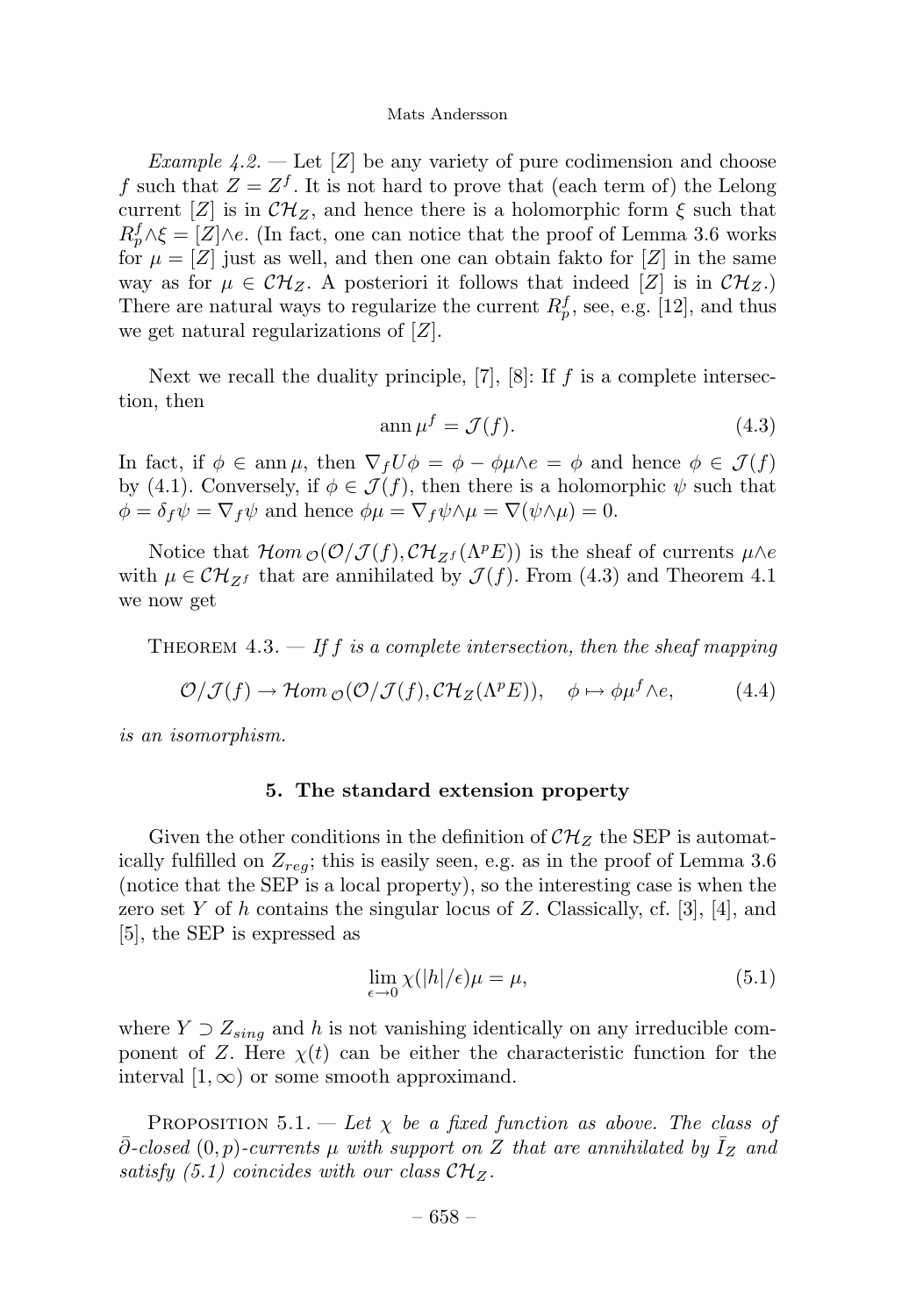If  $\chi$  is not smooth the existence of the currents  $\chi(|h|/\epsilon)\mu$  in a reasonable sense for small  $\epsilon > 0$  is part of the statement.

*Proof.* — [Sketch of proof] Let f be a tuple such that  $Z = Z<sup>f</sup>$ . We first show that  $R_p^f$  satisfies (5.1). From the arguments in Section 2, cf. Example 3.2, we know that  $R_p^f$  has a representation (2.1) such that  $\pi^*h$  is a pure monomial (since the possible nonvanishing factor can be incorporated in one of the coordinates) and none of the factors in  $\pi^*h$  occurs among the residue factors in  $\tau_{\ell}$ . Therefore, the existence of the product in (5.1) and the equality follow from the simple observation that

$$
\int_{s_1,\dots,s_{\mu}} \chi(|s_1^{c_1}\cdots s_{\mu}^{c_{\mu}}|/\epsilon) \frac{\psi(s)}{s_1^{\gamma_1}\cdots s_{\mu}^{\gamma_{\mu}}} \to \int_{s_1,\dots,s_{\mu}} \frac{\psi(s)}{s_1^{\gamma_1}\cdots s_{\mu}^{\gamma_{\mu}}} \tag{5.2}
$$

for test forms  $\psi$ , where the right hand side is a tensor product of one-variable principal value integrals acting on  $\psi$ . Let temporarily  $\mathcal{CH}_Z^{cl}$  denote the class of currents defined in the proposition. Since each  $\mu \in \mathcal{CH}_Z$  admits the representation (4.2) it follows that  $\mu \in \mathcal{CH}_Z^{cl}$ . On the other hand, Lemma 3.6 and therefore Theorem 3.3 and (4.2) hold for  $\mathcal{CH}_Z^{cl}$  as well (with the same proofs), and thus we get the other inclusion.  $\Box$ 

#### **6. Vanishing of Coleff-Herrera currents**

We conclude with some equivalent condition for the vanishing of a Coleff-Herrera current. This result is proved by the ideas above, it should be wellknown, but we have not seen it in this way in the literature.

THEOREM 6.1. — Assume that X is Stein and that the subvariety  $Z \subset$ X has pure codimension p. If  $\mu \in \mathcal{CH}_Z(X)$  and  $\overline{\partial}V = \mu$  in X, then the following are equivalent:

(*i*)  $\mu = 0$ .

(ii) For all  $\psi \in \mathcal{D}_{n,n-p}(X)$  such that  $\bar{\partial}\psi = 0$  in some neighborhood of Z we have that

$$
\int V \wedge \bar{\partial}\psi = 0.
$$

(iii) There is a solution to  $\bar{\partial}w = V$  in  $X \setminus Z$ .

(iv) For each neighborhood  $\omega$  of Z there is a solution to  $\bar{\partial}w = V$  in  $X \setminus \bar{\omega}$ .

 $Proof.$  It is easy to check that (i) implies all the other conditions. Assume that (ii) holds. Locally on  $Z_{reg} = \{w = 0\}$  we have (3.4), and by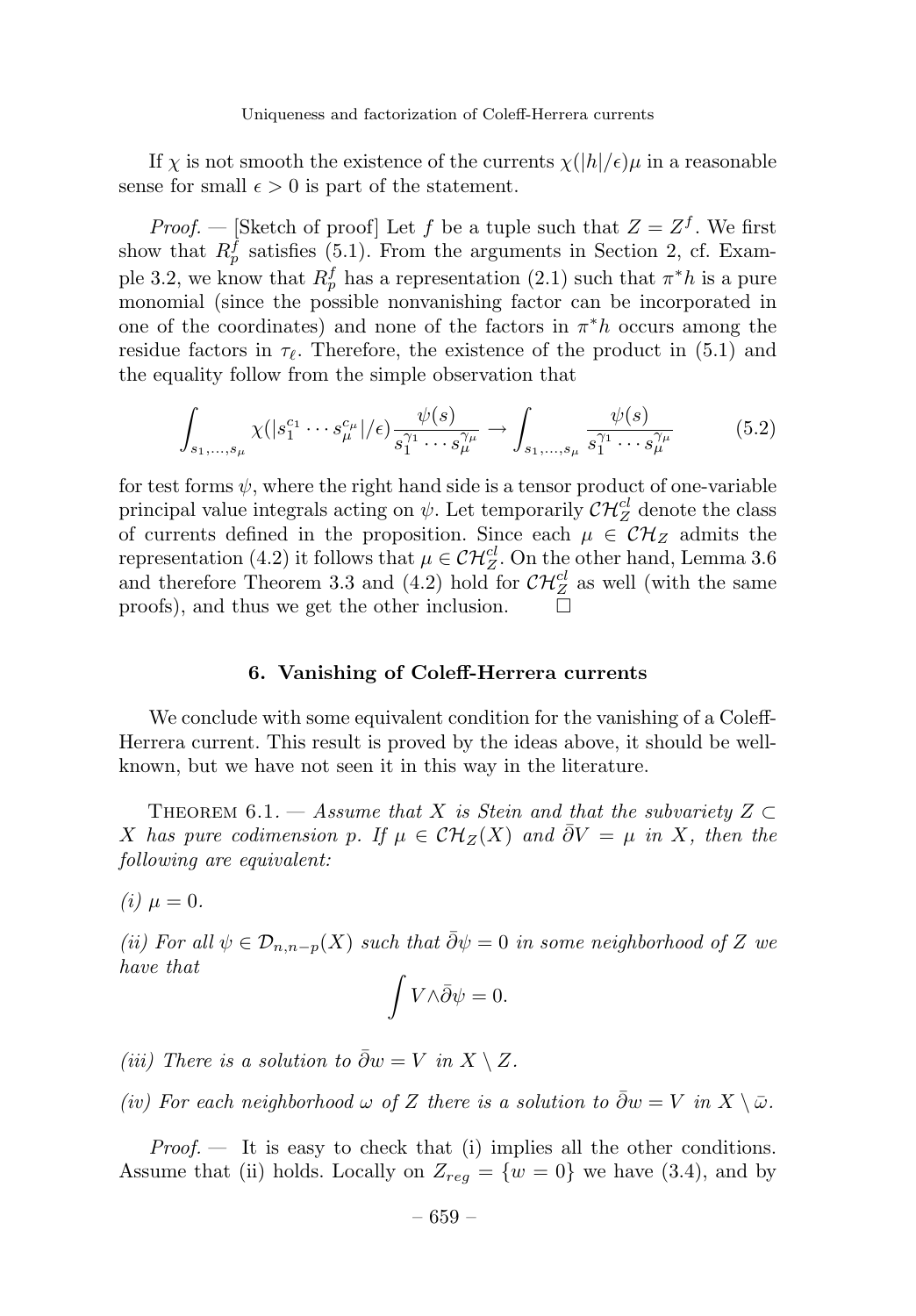choosing  $\xi(z, w) = \psi(z)\chi(w)dw^{\beta} \wedge dz \wedge d\overline{z}$  for a suitable cutoff function  $\chi$ and test functions  $\psi$ , we can conclude from (ii) that  $a_{\beta} = 0$  if  $|\beta| = M$ . By finite induction it follows that  $\mu = 0$  there. Hence  $\mu = 0$  globally by the SEP. Clearly (iii) implies (iv). Finally, assume that (iv) holds. Given  $\omega \supset Z$  choose  $\omega' \subset \subset \omega$  and a solution to  $\bar{\partial}w = V$  in  $X \setminus \overline{\omega'}$ . If we extend w arbitrarily across  $\omega'$  the form  $U = V - \overline{\partial}w$  is a solution to  $\overline{\partial}U = \mu$  with support in  $\omega$ . In view of Lemma 3.6 thus  $\mu = 0$ .  $\Box$ 

Notice that V defines a Dolbeault cohomology class  $\omega^{\mu}$  in  $X\setminus Z$  that only depends on  $\mu$ , and that conditions (ii)-(iv) are statements about this class. For an interesting application, fix a current  $\mu \in \mathcal{CH}_Z$ . Then the theorem gives several equivalent ways to express that a given  $\phi \in \mathcal{O}$  belongs to the annihilator ideal of  $\mu$ . In the case when  $\mu = \mu^f$  for a complete intersection  $f$ , one gets back the equivalent formulations of the duality theorem from  $[7]$ and [9].

Remark 6.2. — If  $\mu$  is an arbitrary  $(0, p)$ -current with support on Z and  $\partial V = \mu$  we get an analogous theorem if condition (i) is replaced by:  $\mu =$  $\bar{\partial}\gamma$  for some  $\gamma$  with support on Z. This follows from the Dickenstein-Sessa decomposition  $\mu = \mu_{CH} + \bar{\partial}\gamma$ , where  $\mu_{CH}$  is in  $\mathcal{CH}_Z$ . See [7] for the case Z is a complete intersection and [4] for the general case.

#### **Bibliography**

- [1] Andersson (M.). —Residue currents and ideals of holomorphic functions Bull. Sci. Math., 128, p. 481-512 (2004).
- [2] ANDERSSON  $(M.)$  & WULCAN  $(E.)$  Decomposition of residue currents J. Reine Angew. Math. (to appear).
- [3] Barlet (D.). —Fonctions de type trace Ann. Inst. Fourier 33, p. 43-76 (1983).
- [4] BJÖRK  $(J-E)$  Residue calculus and  $D$ -modules om complex manifolds Preprint Stockholm (1996).
- [5] BJÖRK (J-E). Residues and  $\mathcal{D}\text{-modules}$  The legacy of Niels Henrik Abel, 605– 651, Springer, Berlin, 2004.
- [6] COLEFF (N.r.) & HERRERA (M.e.). Les courants résiduels associés à une forme m´eromorphe Lect. Notes in Math. 633, Berlin-Heidelberg-New York (1978).
- [7] Dickenstein (A.) & Sessa (C.). —Canonical representatives in moderate cohomology Invent. Math. 80, p. 417-434 (1985).
- [8] PASSARE (M.). Residues, currents, and their relation to ideals of holomorphic functions Math. Scand. 62, p. 75-152 (1988).
- [9] Passare (M.). —A calculus for meromorphic currents. J. Reine Angew. Math. 392, p. 37-56 (1988).